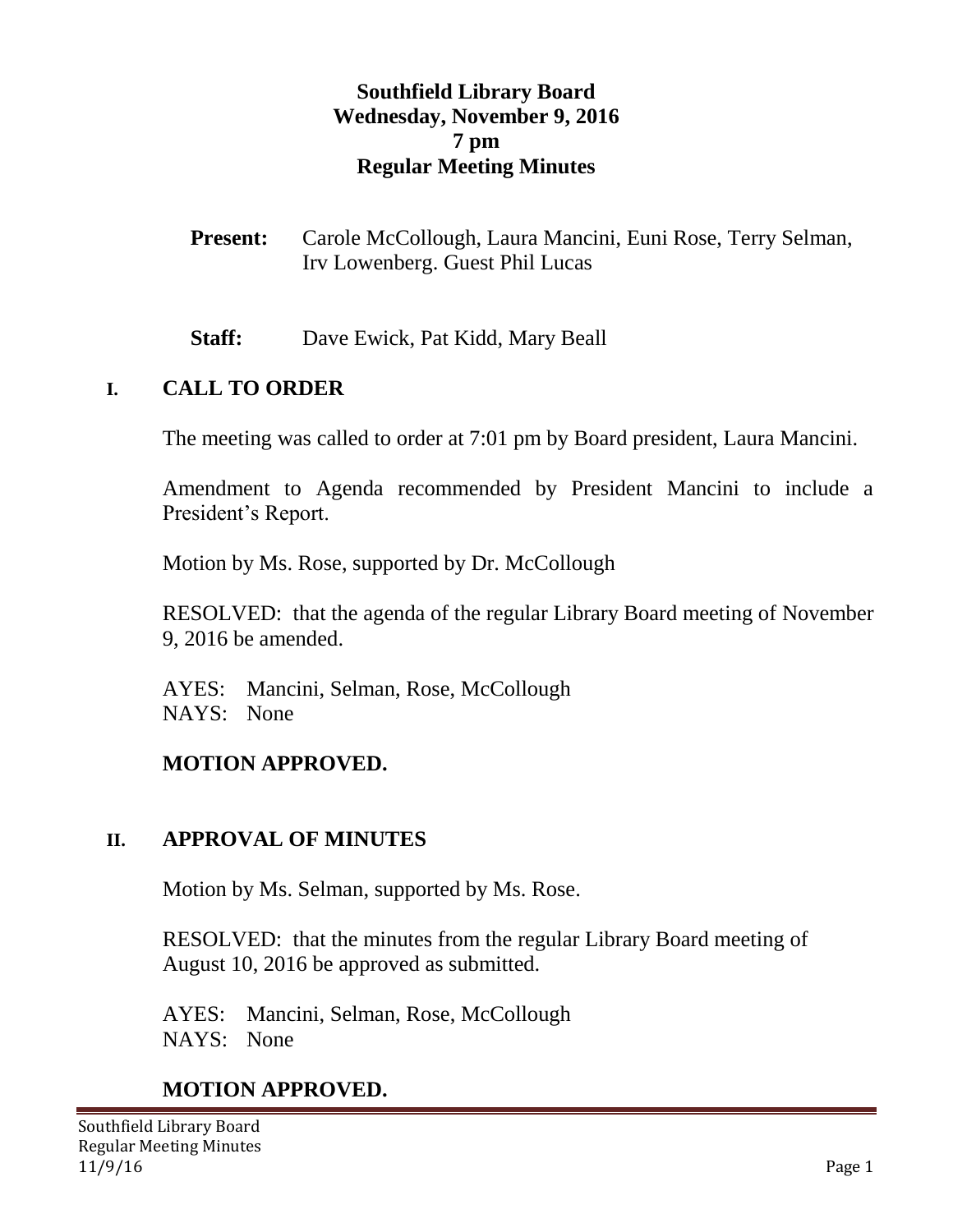### **III. REQUEST TO ADDRESS THE BOARD**

A. There was no request to address the board.

### **IV. TREASURER'S REPORT**

A. Ewick presented the October 2016 revenue reports.

Motion by Ms. Rose, supported by Dr. McCollough

RESOLVED: that the Treasurer's report of November 9, 2016 be approved as submitted.

AYES: Mancini, Selman, Rose, McCollough NAYS: None

### **MOTION APPROVED.**

The was a lengthy discussion regarding union contract settlements. The Library Board Vice-President Dr. Carole McCollough will address a letter to City Administration and to each union encouraging a contract settlement. Dr. McCollough will meet with Mary Beall to write the letter. There will be a follow up discussion in January regarding response to the letter.

# **V. REPORTS**

### A. Deputy Librarian's Report: Mary Beall

- Building Update: Compressor number 4 is no longer working and will need to be replaced. Due to the weather changing there is time to replace the compressor and include the cost in the upcoming budget.
- Staffing Update: Security training was completed for twenty new or nearly new employees. Plans are underway to recreate the Security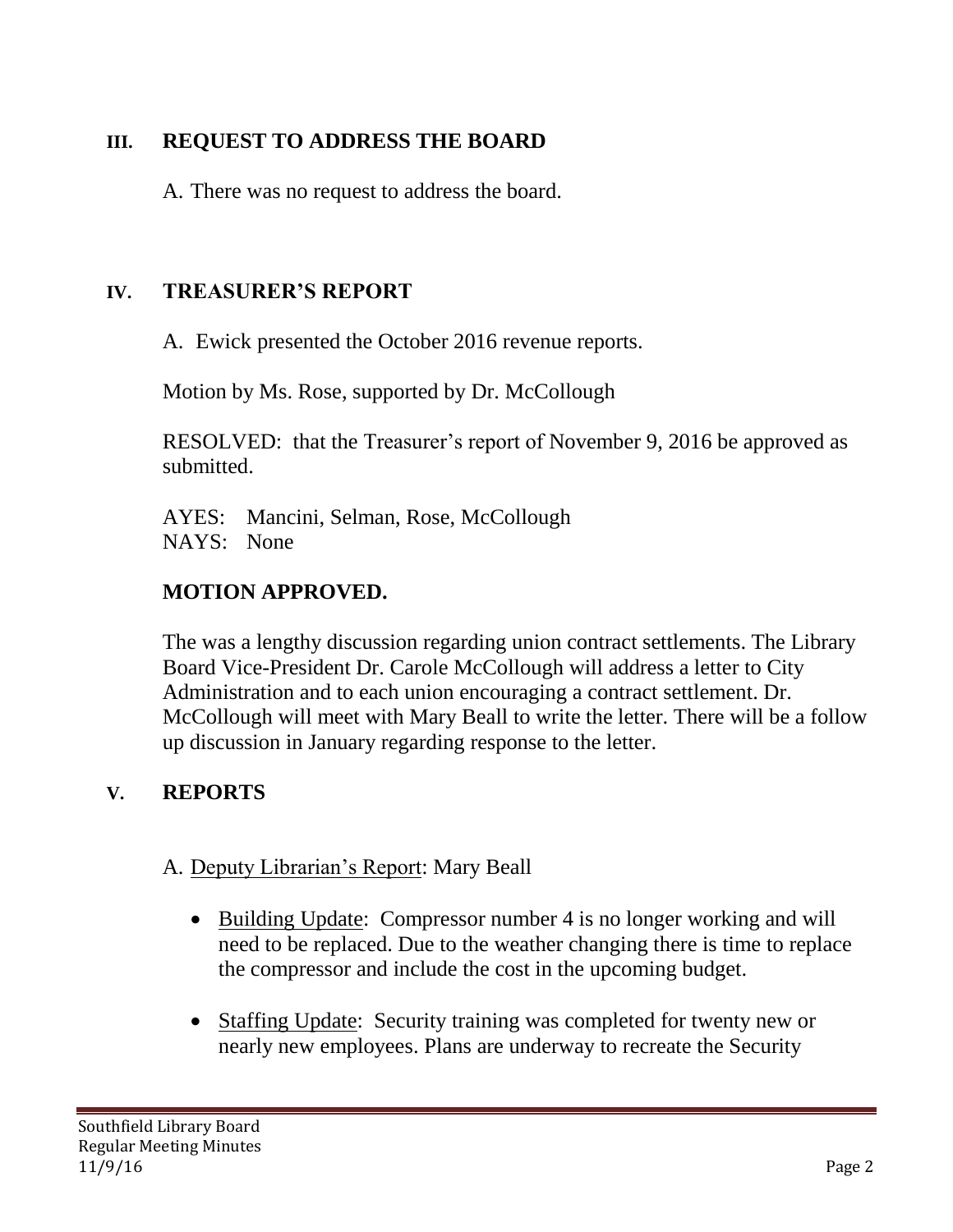Committee to keep training and procedures updated and employees continually trained on any changes.

B. Arts Commission: Phil Lucas from Southfield Arts Commission presented a report to the Library Board regarding a student art project to be donated to the library and will be displayed in the circular garden at the entrance to the library.

Motion by Ms. Rose, supported by Ms. Selman.

RESOLVED: that the Library Board will accept the student art piece titled "Crystal" to be donated and installed as discussed.

AYES: Mancini, Selman, Rose, McCollough NAYS: None

### **MOTION APPROVED.**

Mr. Ewick met with Terry Fields of Park and Recreation and Bob McTaggart of the Arts Commission to discuss the placement of additional Northland Art in the library.

- C. Friends Report: Meeting, November 10, 2016
- D. LBA report: Meeting November 10, 2016
- E. President's Report: President Mancini report given regarding staff/employees attending Library Board meetings in order to discuss policies in which there is a disagreement with the Director, Dave Ewick. Public meetings can be attended by staff/employees but the Library Board should only be interacting with the management team. Staff should not be allowed to address the Library Board regarding disagreements on policies; the action is viewed as disrespectful to management. Disagreements between management and staff should be handled by management and not involve the Library Board.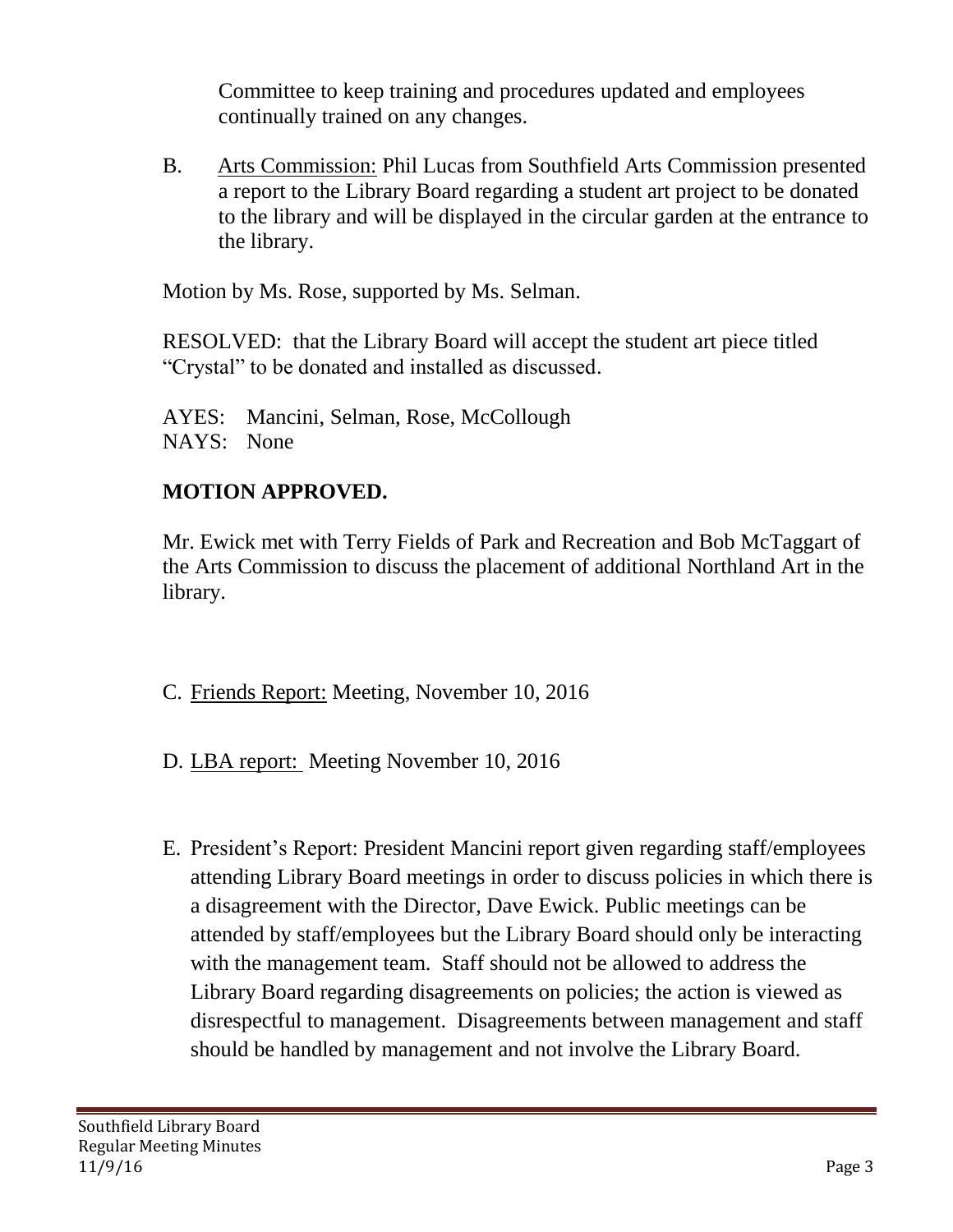Mr. Ewick prefers to seek consensus regarding library issues and has allowed staff input into library matters. The Board is concerned that Mr. Ewick may be allowing too much input. The Board believes it must be communicated to staff that there is a process.

Regular Meeting of November 9, 2016: Laura Mancini amended the section E. President's Report to read: **Library staff members are encouraged and welcome to attend board meetings as the meetings are open to anyone. When there is disagreement between the Library Director and a staff member over a recommendation that has made to the Library Board for its consideration, those disagreements need to be resolved between the parties. It is not the role of a Library Board to mediate or otherwise intervene in such matters.**

Mr. Ewick read the following Response to Presidents Report:

*After thinking about the statements made at the last board meeting I felt it important to note a couple things.*

*I think there were some misconceptions about the staff report on the proposal to change the meeting room policy. Because I knew the issue was a complex one, I asked Kelly Rembert to gather the thoughts of the team and bring them to the Board meeting.*

*Kelly was operating under my request, not trying to blindside me.*

*I* do not want staff to be prevented or discouraged from feeling they can attend board *meetings and can make presentations.* 

*I understand (and appreciate) the desire of the board that staff not undermine the director (whomever they may be). But I also value and encourage the thoughts of the management team, even when it disagrees with my own.* 

*The important distinction to me is: I understand & agree that mutiny is bad, but dissention can be positive. This dissention was invited / requested.* 

*I feel this is an opportunity for growth, so have begun researching Best Practices we could review for better board/staff communication. There's a lot to be found, and I propose that we undertake some board training to identify and adopt procedures for staff/board communication.* 

Motion by Cohen, supported by Selman

Resolved: that the minutes of the regular Library Board meeting of November 9, 2016 be approved as amended.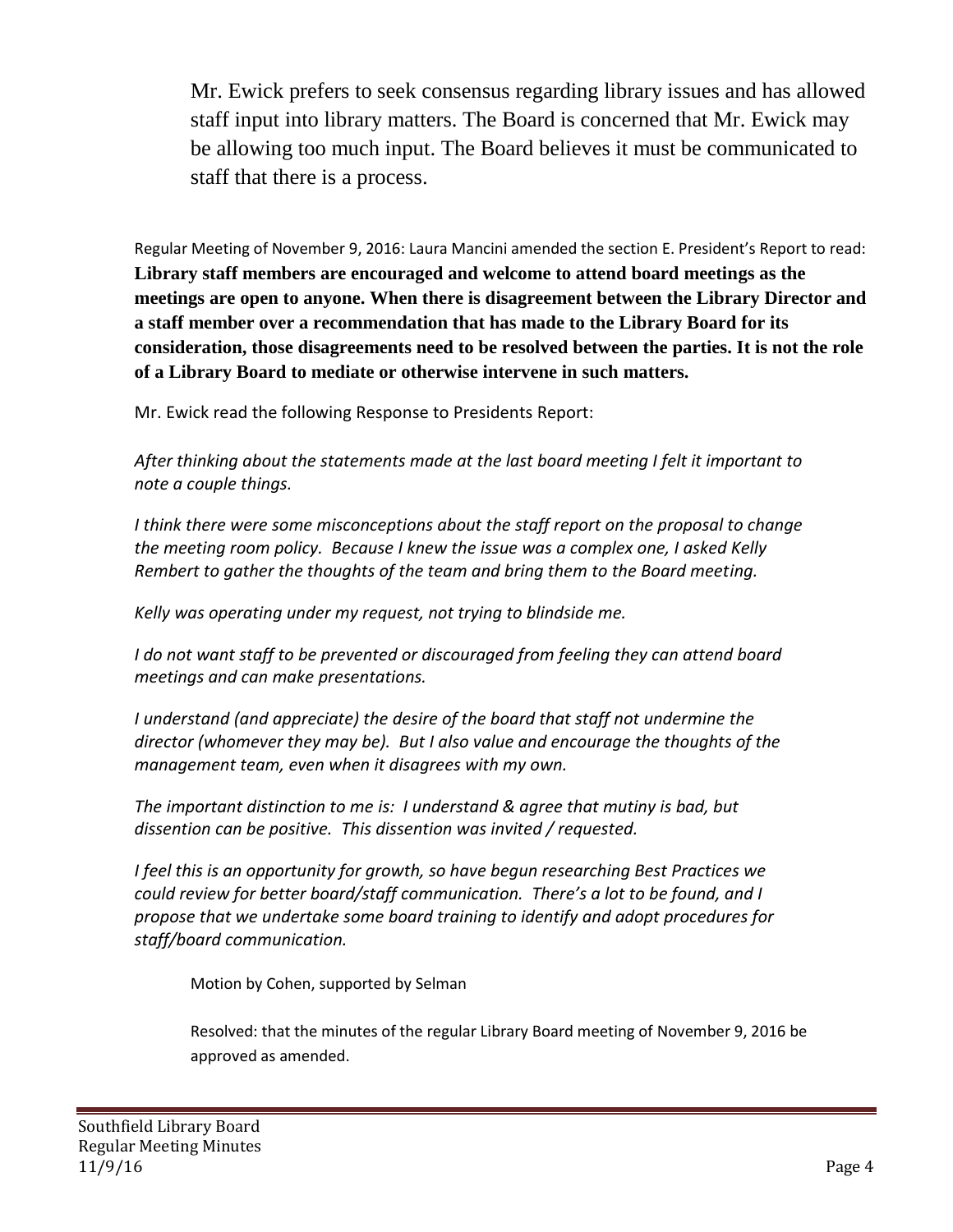#### **VI. OLD BUSINESS**

A. There was no old business to address.

#### **VII NEW BUSINESS**

A. Material backlog: Mr. Ewick discussed the materials in Support Services that are backlogged by four months. Management team met with Human Resources to develop an action plan. Material processing goal is two weeks from when the box is received until the item is processed, catalogued and placed on the shelves for patrons. Coordinator is new to supervision and there are five clerks responsible for specific areas of cataloging. Mr. Ewick and Ms. Beall will be more hands on in the operation of Support Services and the Coordinator will need to be more communicative. Management turnover is considered to be a problem with morale and performance within the department. OCLC was a change made to help with copy cataloging; the work among the clerks will be split.

# **VII ALL OTHER BUSINESS**

Programming: Mr. Ewick distributed copies of the new edition of At Your Library.

Correspondence:

Other :

# **VIII PUBLIC COMMENTS**